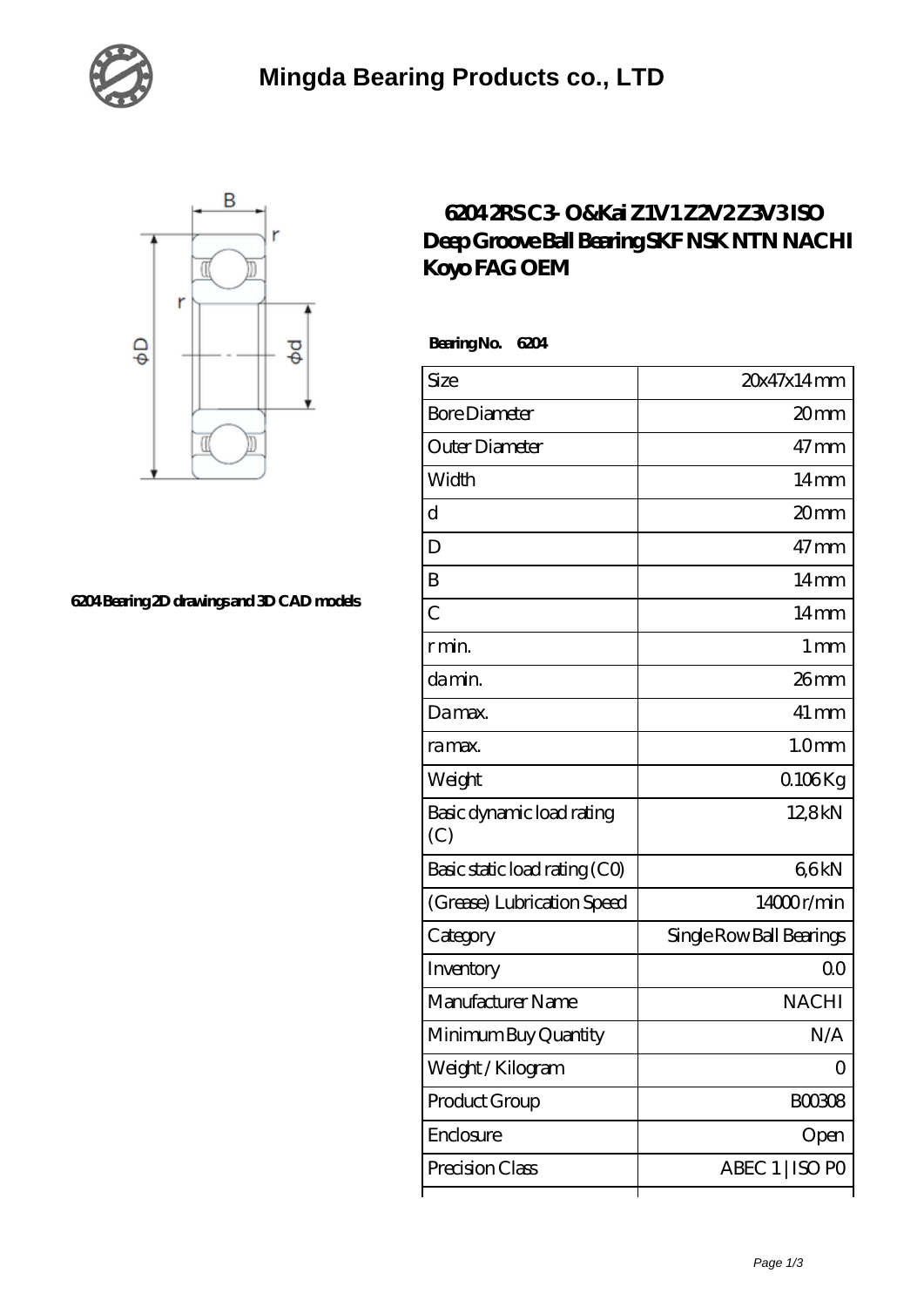

## **[Mingda Bearing Products co., LTD](https://xnxse.com)**

| Maximum Capacity / Filling<br>Slot | No                                                                                                                                                                                                                        |
|------------------------------------|---------------------------------------------------------------------------------------------------------------------------------------------------------------------------------------------------------------------------|
| Rolling Element                    | <b>Ball Bearing</b>                                                                                                                                                                                                       |
| Snap Ring                          | No                                                                                                                                                                                                                        |
| <b>Internal Special Features</b>   | No                                                                                                                                                                                                                        |
| Cage Material                      | Steel                                                                                                                                                                                                                     |
| Internal Clearance                 | CO-Medium                                                                                                                                                                                                                 |
| Inch - Metric                      | Metric                                                                                                                                                                                                                    |
| Long Description                   | 20MM Bore; 47MM<br>Outside Diameter; 14MM<br>Outer Race Width; Open;<br>Ball Bearing ABEC 1   ISO<br>PQ No Filling Slot; No Snap<br>Ring, No Internal Special<br>Features; CO-Medium<br>Internal Clearance; Steel<br>Cage |
| <b>Other Features</b>              | Deep Groove                                                                                                                                                                                                               |
| Category                           | Single Row Ball Bearing                                                                                                                                                                                                   |
| <b>UNSPSC</b>                      | 31171504                                                                                                                                                                                                                  |
| Harmonized Tariff Code             | 8482.105068                                                                                                                                                                                                               |
| Noun                               | Bearing                                                                                                                                                                                                                   |
| Keyword String                     | Ball                                                                                                                                                                                                                      |
| Manufacturer URL                   | http://www.nachiamerica.c<br>om                                                                                                                                                                                           |
| Weight/LBS                         | 0234                                                                                                                                                                                                                      |
| Outside Diameter                   | 1.85Inch   47 Millimeter                                                                                                                                                                                                  |
| Inner Race Width                   | OInch   OMillimeter                                                                                                                                                                                                       |
| Outer Race Width                   | 0551 Inch   14 Millimeter                                                                                                                                                                                                 |
| Bore                               | 0.787 Inch   20 Millimeter                                                                                                                                                                                                |
| <b>Bore Type</b>                   | Cylindrical Bore                                                                                                                                                                                                          |
| Configuration                      | Single Row                                                                                                                                                                                                                |
| <b>Bore Size</b>                   | 20mm                                                                                                                                                                                                                      |
| Width                              | 14mm                                                                                                                                                                                                                      |
| Fillet Radius/Chamfer              | $1 \,\mathrm{mm}$                                                                                                                                                                                                         |